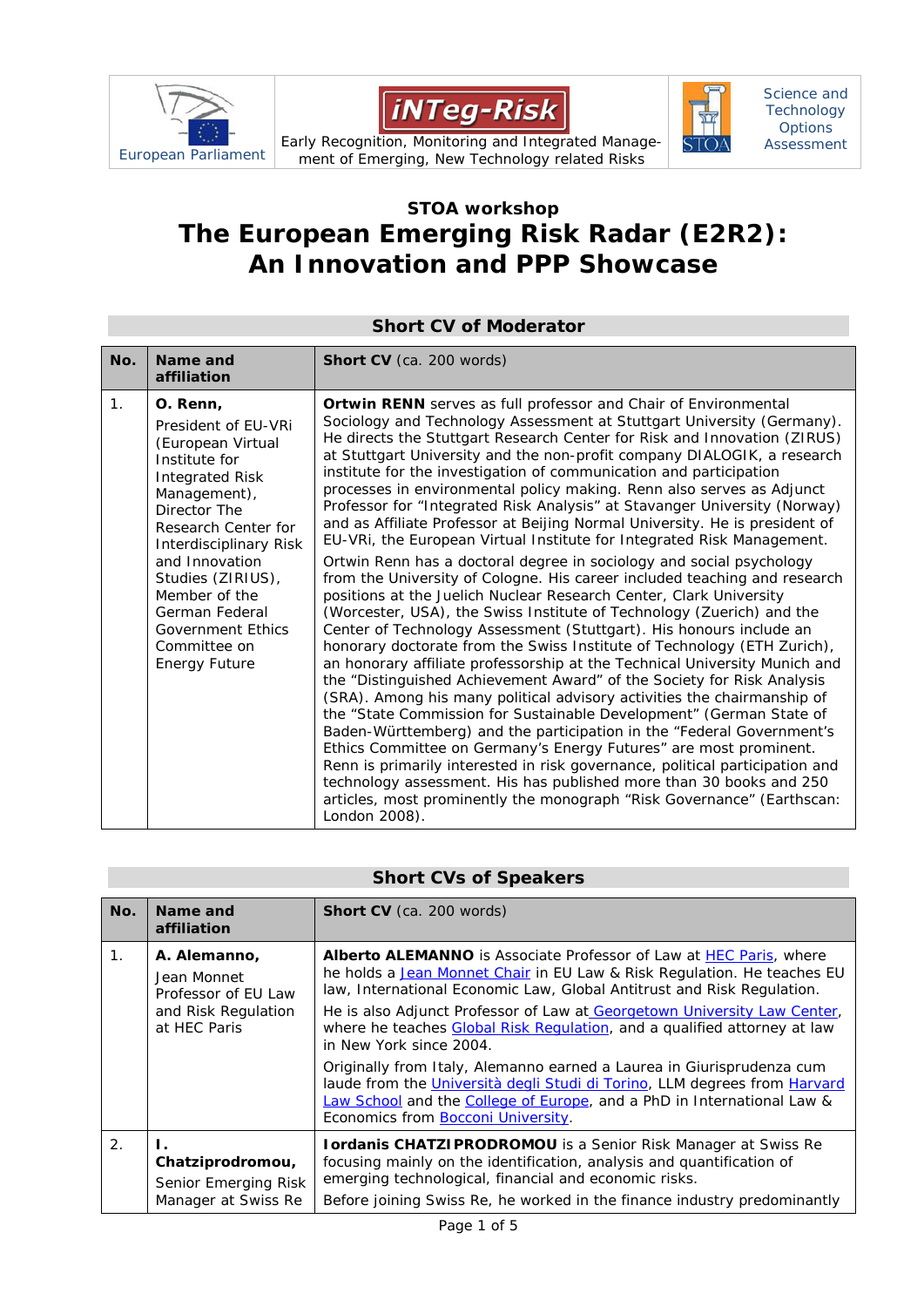

 $EU-VRI$ **B** Grant agreement number: CP-IP 213345-2

| No. | Name and<br>affiliation                                                                                                                         | Short CV (ca. 200 words)                                                                                                                                                                                                                                                                                                                                                                                                                                                                                                                                                                                                                                                                                                                                                                                                                                                                                                                                                                                                                                                                                                                                                                                                                                                                                                                                                                                                                                                                                                                                                                                                                                                                                                                                                                                                                                                                                                                                                                                                                                                                                                                                                                                                  |
|-----|-------------------------------------------------------------------------------------------------------------------------------------------------|---------------------------------------------------------------------------------------------------------------------------------------------------------------------------------------------------------------------------------------------------------------------------------------------------------------------------------------------------------------------------------------------------------------------------------------------------------------------------------------------------------------------------------------------------------------------------------------------------------------------------------------------------------------------------------------------------------------------------------------------------------------------------------------------------------------------------------------------------------------------------------------------------------------------------------------------------------------------------------------------------------------------------------------------------------------------------------------------------------------------------------------------------------------------------------------------------------------------------------------------------------------------------------------------------------------------------------------------------------------------------------------------------------------------------------------------------------------------------------------------------------------------------------------------------------------------------------------------------------------------------------------------------------------------------------------------------------------------------------------------------------------------------------------------------------------------------------------------------------------------------------------------------------------------------------------------------------------------------------------------------------------------------------------------------------------------------------------------------------------------------------------------------------------------------------------------------------------------------|
|     |                                                                                                                                                 | as a quantitative analyst with strong emphasis on sustainable finance.<br>Iordanis received his Diploma (equivalent to honours) in Mechanical<br>Engineering, in 1997, from Aristotle's University of Thessaloniki (AUTH), a<br>MSc. (equivalent to summa cum laude) in Computational Dynamics, in<br>2001, from National Technical University of Athens (NTUA) and a PhD in<br>Computational Bioengineering, in 2006, from Swiss Federal Institute of<br>Technology (ETHZ). Following his doctorate studies he worked for a year<br>as a Post-Doctoral assistant at the Institute for Swiss Banking, University<br>of Zurich dealing with topics around financial engineering.<br>Iordanis was raised in Thessaloniki, Greece and for the past 10 years is<br>living in Zurich, Switzerland.                                                                                                                                                                                                                                                                                                                                                                                                                                                                                                                                                                                                                                                                                                                                                                                                                                                                                                                                                                                                                                                                                                                                                                                                                                                                                                                                                                                                                             |
| 3.  | A. Jovanovic,<br>CEO of EU-VRI,<br>Director of Steinbeis<br><b>Advanced Risk</b><br>Technologies (R-<br>Tech) Group, Project<br>Director ZIRIUS | Aleksandar JOVANOVIC (1953) is the CEO of European Virtual Institute<br>for Integrated Risk Management (EU-VRi) as from 2006. He is also the<br>director of the Steinbeis Advanced Risk Technologies group in Stuttgart,<br>Germany providing consultancy in the areas of risk assessment and<br>management for industry and public sector. As and the EU Project<br>Director at ZIRUS (Center for Interdisciplinary Risk and Innovation<br>Studies, University of Stuttgart), teaching the courses in the area of CSR<br>(Corporate Social Responsibility) and Risk. He has acted as Seconded<br>National Expert (Germany) with the EU in Brussels, Belgium. His teaching<br>assignments were in France (Ecole Polytechnique), Japan (University of<br>Tokyo), USA (La Jolla) and other countries. A. Jovanovic has over 50<br>large international/multinational projects, over 200 publications, 5 books,<br>one patent application and has chaired several CWAs and one EN<br>standard.                                                                                                                                                                                                                                                                                                                                                                                                                                                                                                                                                                                                                                                                                                                                                                                                                                                                                                                                                                                                                                                                                                                                                                                                                                |
| 4.  | P.-A. Schieb,<br>Head of OECD<br>Futures Projects,<br>Directorate of<br>Science, Technology<br>and Industry                                     | Pierre-Alain SCHIEB (a French national) is Counsellor in the Directorate<br>of Science, Technology and Industry of the OECD, which manages the<br>International Futures Programme, the OECD's strategic foresight unit. He<br>is in charge of the International Futures Network, and is Head of OECD<br>Futures Projects, such as the projects on Future Global Shocks,<br>Infrastructure Needs to 2030/2050, The Family to 2030. Further to<br>recommendations arising from a two year Futures Project, Dr. Schieb is<br>also in charge of the OECD Forum on Space Economics. He is also the<br>Chairman of the Technical Committee on Space Economy of the<br>International Astronautical Federation. The aim of the Futures Programme<br>is to help decision-makers in government and business identify and<br>evaluate the strategic challenges of a rapidly changing world economy<br>within a long-term perspective.<br>Before joining the OECD in 1994, Dr. Schieb was formerly Executive Vice-<br>President of International Business of one France's major retailing groups<br>(1991-1994); Dean of a graduate school of business in France (1985-<br>1991); and held an Associate-Professorship at the University of Paris,<br>Dauphine. Co-founder of a high-tech start-up company in the early<br>1980s and involved in venture capital initiatives, Dr. Schieb was also a<br>consultant to numerous French and US companies in the field of alliances,<br>industrial cooperation, licensing, corporate and marketing strategies. He<br>has also published many articles in the field of international management,<br>risk management, marketing and corporate strategy.<br>Dr. Schieb earned a PhD (Doctorat d'Etat) in management science from<br>the University of Strasbourg (1981), a DBA in economics and business<br>administration from the University of Aix-en-Provence (1974), and a MSc<br>in quantitative marketing from the University of Sherbrooke (Canada).<br>Dr. Schieb has received numerous distinctions such as: the Best Award in<br>Economy (Aix-en-Provence, 1967), Best Dissertation Award (Quebec,<br>Canada, 1974), Chevalier in the French Order of Palmes Académiques<br>(1991) |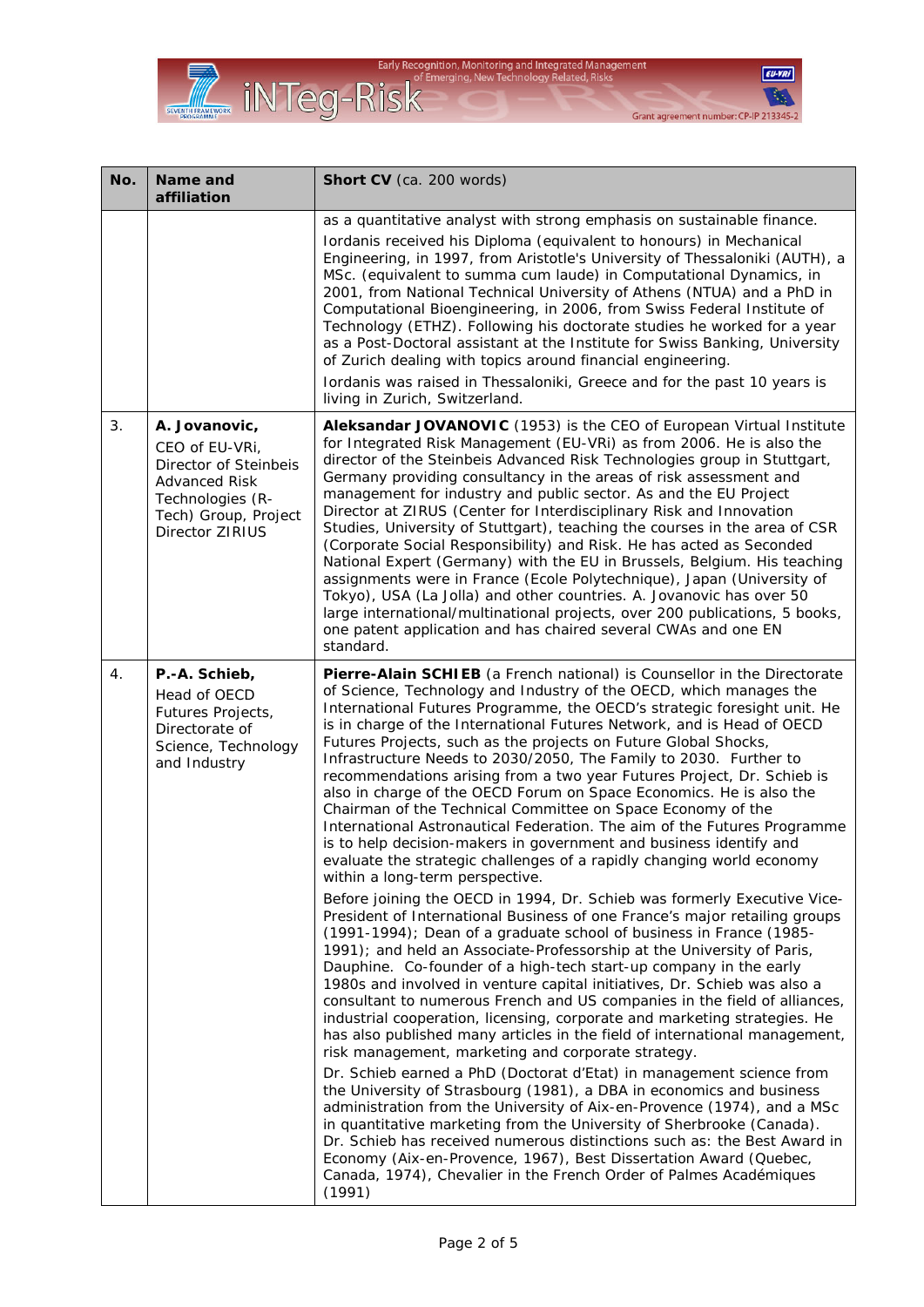

## $EU-VRI$ **B**

Grant agreement number: CP-IP 213345-2

| No. | <b>Name and affiliation</b>                                                                              | Short CV (ca. 200 words)                                                                                                                                                                                                                                                                                                                                                                                                                                                                                                                                                                                                               |
|-----|----------------------------------------------------------------------------------------------------------|----------------------------------------------------------------------------------------------------------------------------------------------------------------------------------------------------------------------------------------------------------------------------------------------------------------------------------------------------------------------------------------------------------------------------------------------------------------------------------------------------------------------------------------------------------------------------------------------------------------------------------------|
| 1.  | L. Bontoux,<br>Policy Analyst, Joint<br>Research Centre<br>(JRC), European<br>Commission (EC)            | Laurent BONTOUX is food technology engineer and environmental<br>engineer by training. He has been involved in environmental risk<br>assessment of chemicals and in the assessment of health risks from<br>environmental factors since 1990, first with industry and then at the<br>European Commission. Before joining his current position at the JRC, he<br>was the Management Officer for the European Scientific Committee for<br>Emerging and Newly Identified Health Risks in DG SANCO.                                                                                                                                         |
| 2.  | A. Brossier,<br>Director General at<br><b>European Solvents</b><br><b>Industry Group</b><br>(ESIG/Cefic) | After more than 25 years in different positions in several countries<br>managing Chemical business Antoine BROSSIER joined Cefic in<br>Summer 2011. He is since leading the Solvents Industry Groups with an<br>average turnover of 5 billion € and more than 10.000 employees in<br>Europe. Main activities include working together with European bodies<br>and representing the Industry, bringing expertise about challenges of<br>the industry, developing projects for an improved Air Quality or bio-<br>chemistry and promoting a safe and sustainable use of Solvents in the<br>workplace.                                    |
| 3.  | C. Büscher,                                                                                              | <b>Christian BÜSCHER</b>                                                                                                                                                                                                                                                                                                                                                                                                                                                                                                                                                                                                               |
|     | Karlsruhe Inst. of<br>Technology (KIT),<br>Inst. for Technology<br>Assessment (ITAS)                     | Academic training<br>2000 - 2002 Post-Graduate College "Technology and Society" TU<br>Darmstadt, Germany (Dissertation 2003); 1996 - 1997 University<br>Edinburgh, Science Studies Unit, Department of Sociology - Edinburgh,<br>Scotland; 1991 -1998 University Bielefeld, Faculty of Sociology (Diploma<br>in Sociology 1998)                                                                                                                                                                                                                                                                                                        |
|     |                                                                                                          | Previous positions                                                                                                                                                                                                                                                                                                                                                                                                                                                                                                                                                                                                                     |
|     |                                                                                                          | Consultant (Technologieberater) VDI Technologiezentrum GmbH<br>(German Engineers Association), Department of Research, Technology<br>and Innovation - Düsseldorf, Germany (2004-2005); Senior Researcher<br>at alpS - Centre for Natural Hazard and Risk Management, Innsbruck,<br>Austria (2002-2004)                                                                                                                                                                                                                                                                                                                                 |
| 4.  | D. Couto, CEO and<br>co-founder at Cell2B,<br><b>Expert in Biomedical</b><br>Engineering                 | Daniela S. COUTO is currently CEO and co-founder at Cell2b<br>(www.cell2b.com), a biotechnology start-up dedicated to the<br>development of a new line of healthcare therapies to treat organ<br>rejection in patients undergoing transplants. She has been awarded<br>several research grants and entrepreneurial awards, namely the Women<br>Entrepreneur Award 2011 and she was a finalist at the European<br>Academic Enterprise Awards 2012.                                                                                                                                                                                      |
|     |                                                                                                          | Daniela graduated with the highest honors in Bioengineering in 2011<br>from Instituto Superior Técnico - Technical University of Lisbon, as part<br>of the MIT-Portugal Program. Daniela developed her studies in<br>technological innovation at Massachusetts Institute Technology for a<br>total of 2 years. From her work resulted literature contributions to the<br>field of drug-device combination products, cell therapies, and tissue<br>engineering. Daniela holds a master degree in Biomedical Engineering<br>from University of Minho, Portugal, with work done in collaboration with<br>Politecnico di Milano, in Italy. |
| 5.  | A. Gulasci,                                                                                              | Andreea GULACSI was born in 1977, Brasov, Romania.                                                                                                                                                                                                                                                                                                                                                                                                                                                                                                                                                                                     |
|     | Manager Innovation,<br>European Committee<br>for Standardization<br>(CEN)                                | Major in International Affairs and History, Minor in Communication<br>Studies, Vesalius College, (Boston University).                                                                                                                                                                                                                                                                                                                                                                                                                                                                                                                  |
|     |                                                                                                          | Master of Arts in Business Communication and Public Relations,<br>European Institute for Communication, (Brussels University)                                                                                                                                                                                                                                                                                                                                                                                                                                                                                                          |
|     |                                                                                                          | After finishing her studies, Andreea Gulacsi worked for two years for the<br>Economist Group in Brussels. There she developed a marketing service<br>strategy targeted at Eastern European countries, and worked in the<br>Market Enterprise department, being involved in several large scale                                                                                                                                                                                                                                                                                                                                         |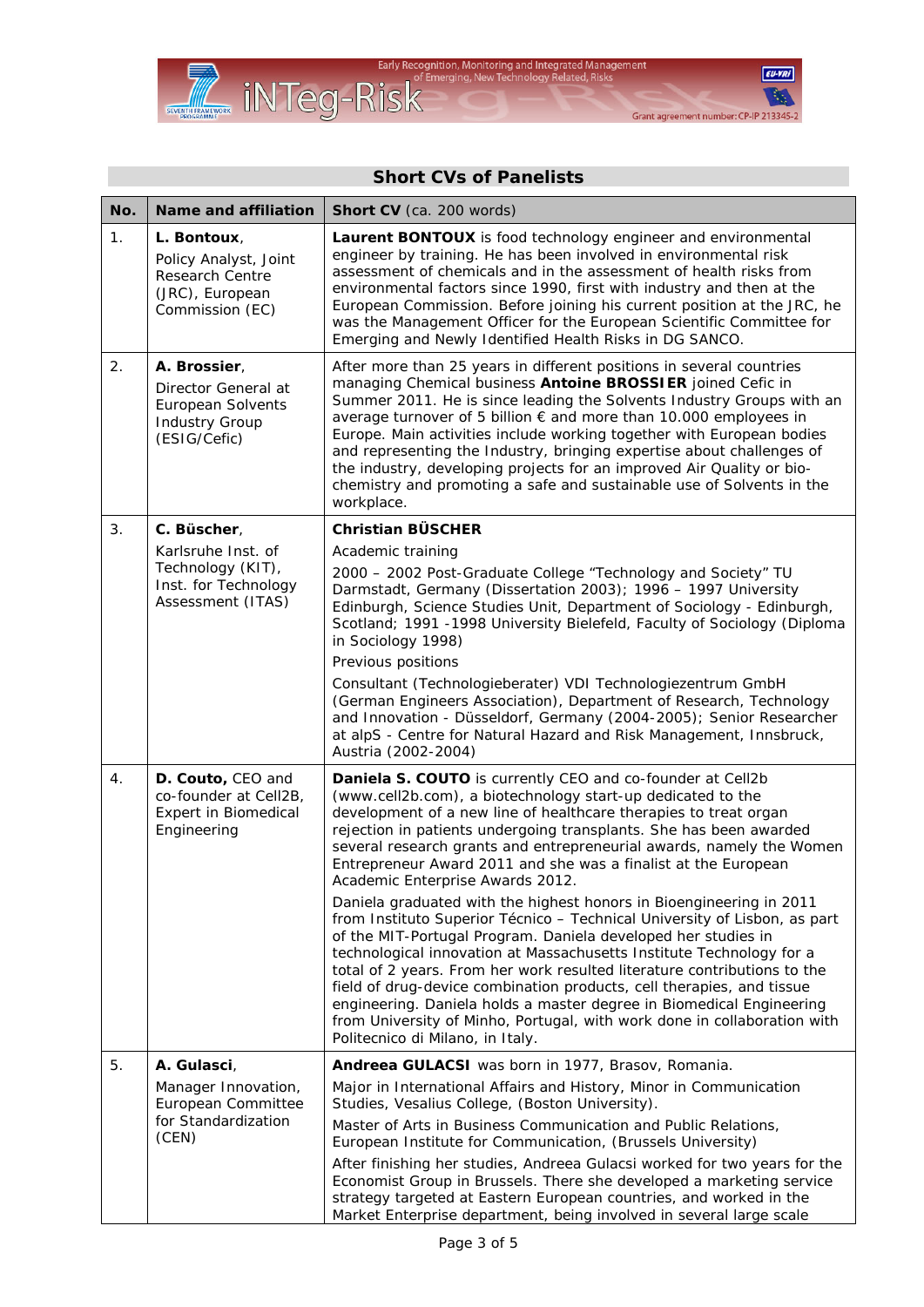



| No. | <b>Name and affiliation</b>                                                                                                            | Short CV (ca. 200 words)                                                                                                                                                                                                                                                                                                                                                                                                                                                                                                                                                                                                                                                                                                                                                                                                                                                                                                                             |
|-----|----------------------------------------------------------------------------------------------------------------------------------------|------------------------------------------------------------------------------------------------------------------------------------------------------------------------------------------------------------------------------------------------------------------------------------------------------------------------------------------------------------------------------------------------------------------------------------------------------------------------------------------------------------------------------------------------------------------------------------------------------------------------------------------------------------------------------------------------------------------------------------------------------------------------------------------------------------------------------------------------------------------------------------------------------------------------------------------------------|
|     |                                                                                                                                        | conferences in Brussels.                                                                                                                                                                                                                                                                                                                                                                                                                                                                                                                                                                                                                                                                                                                                                                                                                                                                                                                             |
|     |                                                                                                                                        | In 2003 Andreea was recruited to develop the service sector<br>standardization in CEN - European Committee for Standardization.                                                                                                                                                                                                                                                                                                                                                                                                                                                                                                                                                                                                                                                                                                                                                                                                                      |
|     |                                                                                                                                        | In 2005 Andreea changed positions to Programme Manager New<br>Standardization Opportunities.                                                                                                                                                                                                                                                                                                                                                                                                                                                                                                                                                                                                                                                                                                                                                                                                                                                         |
|     |                                                                                                                                        | At the beginning of 2010, following an internal reorganization, Andreea<br>joined the Innovation Department of the CEN-CENELEC Management<br>Centre.                                                                                                                                                                                                                                                                                                                                                                                                                                                                                                                                                                                                                                                                                                                                                                                                 |
|     |                                                                                                                                        | Since 2011 Andreea has taken up the responsibility of the Research<br>Integration Unit being appointed Unit Manager in June 2011.                                                                                                                                                                                                                                                                                                                                                                                                                                                                                                                                                                                                                                                                                                                                                                                                                    |
|     |                                                                                                                                        | The work of Andreea is to raise the awareness on the links between<br>standardization and research, both at policy (such as the role of<br>standards in Horizon 2020) and operational level (such as provide<br>standardization support to FP7 and other research projects)                                                                                                                                                                                                                                                                                                                                                                                                                                                                                                                                                                                                                                                                          |
| 6.  | P. Hoorelbeke,<br>Vice President of the<br>Safety Division at<br>Total Refining &                                                      | Pol HOORELBEKE is a full time professional in industry. His academic<br>experience is related to his doctoral research and to lectures that he has<br>given at universities mainly in Europe and China. He works and teaches<br>fluently in Dutch, French and English.                                                                                                                                                                                                                                                                                                                                                                                                                                                                                                                                                                                                                                                                               |
|     | Chemicals                                                                                                                              | He is appointed as Visiting Professor at the South China University of<br>Technology for the period from January 2012 to December 2014.                                                                                                                                                                                                                                                                                                                                                                                                                                                                                                                                                                                                                                                                                                                                                                                                              |
|     |                                                                                                                                        | During the period of consultant (1987 – 2002) Pol performed about 350<br>HSE related studies. A comprehensive list of 270 jobs (for the period<br>1987-1999) in which Pol was involved (as main author) is given.                                                                                                                                                                                                                                                                                                                                                                                                                                                                                                                                                                                                                                                                                                                                    |
| 7.  | D. Hudig,<br>Chairman European<br>Risk Forum (ERF)                                                                                     | <b>Dirk HUDIG</b> is currently Chairman of the European Risk Forum - a not<br>for profit think tank which builds on ten years' experience of regulatory<br>reform. The current work programme promotes the implementation by<br>the EU institutions of RIA (Regulatory Impact Assessment), better<br>consultation, the promotion of the use of science in EU regulation, the<br>understanding of risk, regulatory co-operation between the EU and the<br>USA, cost-benefit analysis, ex-post assessment and the quality of<br>regulation.                                                                                                                                                                                                                                                                                                                                                                                                            |
|     |                                                                                                                                        | Dirk Hudig is also Director of FIPRA International - a Europe wide<br>consultancy in regulatory and public affairs.                                                                                                                                                                                                                                                                                                                                                                                                                                                                                                                                                                                                                                                                                                                                                                                                                                  |
|     |                                                                                                                                        | Prior to joining the ERF, Dirk was Secretary General of the Union of<br>Industrial and Employers' Confederations of Europe (UNICE), having<br>previously chaired the Committee on State Aid.                                                                                                                                                                                                                                                                                                                                                                                                                                                                                                                                                                                                                                                                                                                                                         |
|     |                                                                                                                                        | Dirk has previously worked for ICI, the UK Chemicals company, and<br>worked in various businesses within the group before becoming national<br>Head and Group Manager of EU Government Relations for ICI from<br>1987-1998.                                                                                                                                                                                                                                                                                                                                                                                                                                                                                                                                                                                                                                                                                                                          |
|     |                                                                                                                                        | Dirk has also played a leading role in the creation of various coalitions<br>such as the Senior Advisory Group on Biotechnology (SAGB) - which<br>later became Europabio; energy liberalisation Energy-8.                                                                                                                                                                                                                                                                                                                                                                                                                                                                                                                                                                                                                                                                                                                                            |
| 8.  | V. Nikonov,<br>Coordinator of the<br><b>UNECE Group of</b><br>Experts on Risk<br>Management in<br><b>Regulatory Systems</b><br>(UNECE) | Valentin NIKONOV, PhD in Economics, is the Coordinator of the Group<br>of Experts on Risk Management in Regulatory Systems (GRM), which<br>represents a unique, high-level and international partnership in the field<br>of risk management. The Group functions within the United Nations<br>Economic Commission for Europe and builds on the expertise of the<br>Working Party on Regulatory Cooperation and Standardization Policies<br>(WP.6)[1]. As the coordinator of the GRM, Valentin drafted two<br>recommendations on the application of risk management to regulatory<br>work and on building risk-based regulatory systems (recommendations<br>were approved by the Working Party 6 and published in 2011), and co-<br>authored a publication "Risk Management in Regulatory Frameworks:<br>Towards a better management of risks", published earlier this year. The<br>book sets out to provide a detailed methodology on how to build a |